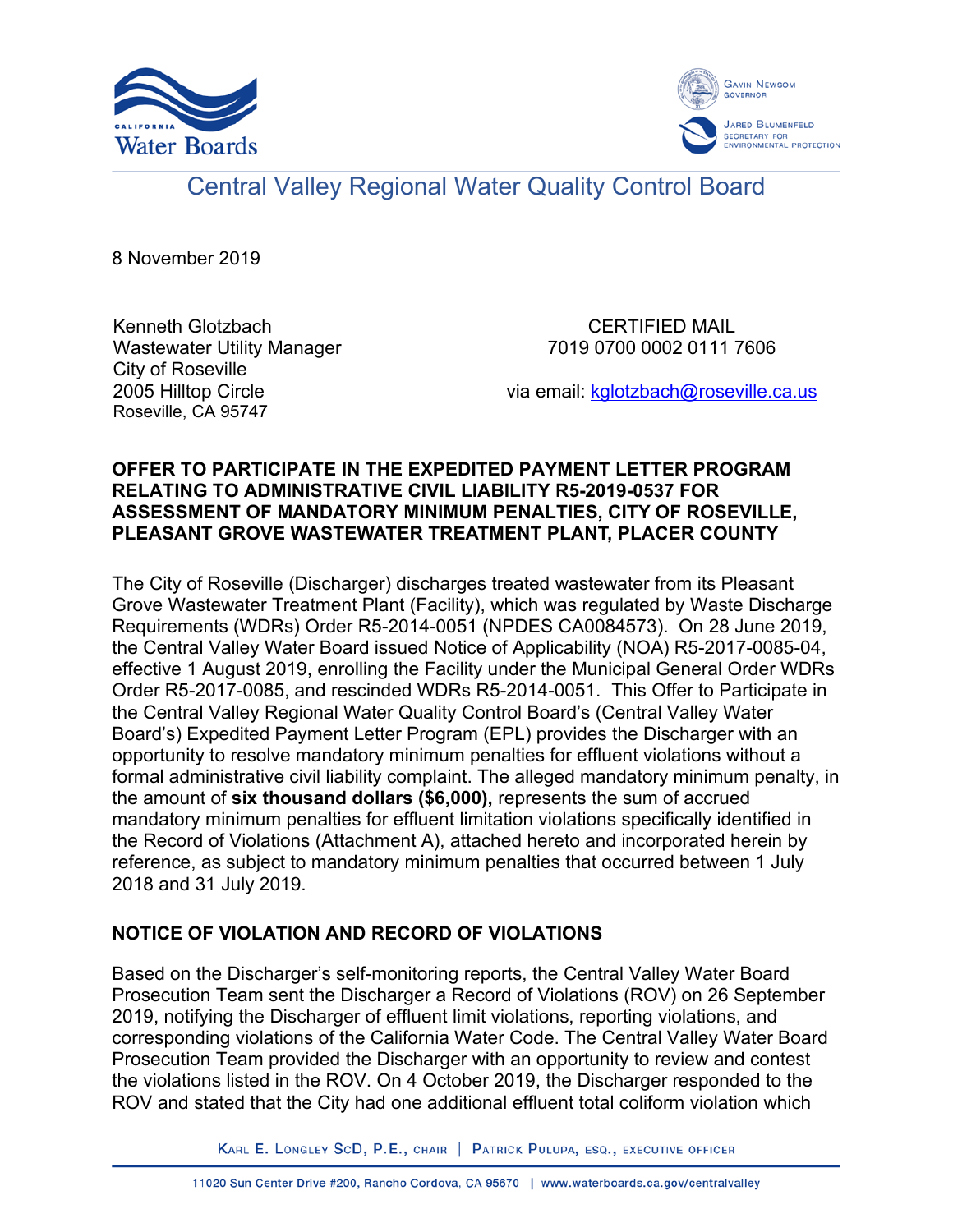occurred on 5 January 2019. The Central Valley Water Board Prosecution Team amended the violation record and confirmed that the violations listed in the current ROV (Attachment A) are subject to mandatory minimum penalties.

#### **STATUTORY LIABILITY**

Water Code sections 13385(h) and (i) require the assessment of a mandatory minimum penalty of \$3,000 for each specified serious and chronic effluent limit violation. Pursuant to Water Code section 13385.1(a), the failure to file a discharge monitoring report required pursuant to section 13383 for each complete period of thirty (30) days following the deadline for submitting the report constitutes a serious violation subject to a mandatory minimum penalty under Water Code section 13385(h). The Discharger may also be subject to discretionary administrative civil liabilities pursuant to Water Code section 13385(c) of up to \$10,000 for each day in which the violation occurs, and \$10 for each gallon discharged but not cleaned up in excess of 1,000 gallons. These mandatory minimum penalties and discretionary administrative civil liabilities may be assessed by the Central Valley Water Board beginning with the date that the violations first occurred. The formal enforcement action that the Central Valley Water Board uses to assess such liability is an administrative civil liability complaint, although the Central Valley Water Board may instead refer such matters to the Attorney General's Office for prosecution. If referred to the Attorney General for prosecution, the Superior Court may assess up to \$25,000 for each day in which the violation occurs, and \$25 for each gallon discharged but not cleaned up in excess of 1,000 gallons.

#### **SETTLEMENT OFFER**

The Discharger can avoid the issuance of a formal enforcement action and settle the alleged violations identified in Attachment A by participating in the EPL Program. To promote resolution of these violations, the Central Valley Water Board Prosecution Team makes this Conditional Offer. The Central Valley Water Board's Prosecution Team proposes to resolve these violations without the issuance of a formal enforcement action through this Conditional Offer assessing **six thousand dollars (\$6,000)** in mandatory minimum penalties. If the Discharger accepts this proposal, subject to the conditions below, the Central Valley Water Board Prosecution Team will accept that payment in settlement of any enforcement action that would otherwise arise out of the violations identified in Attachment A. Accordingly, the Central Valley Water Board Prosecution Team will forego issuance of a formal administrative civil liability complaint, will not refer the violations to the Attorney General, and will waive its right to seek additional discretionary civil liabilities for the violations identified in Attachment A. The Conditional Offer does not address or resolve liability for any violation that is not specifically identified in Attachment A, regardless of the date that the violation occurred.

If the Discharger accepts this Conditional Offer, please complete and return the enclosed "Acceptance of Conditional Resolution and Waiver of Right to Hearing" (Acceptance and Waiver) **on or before 22 November 2019**. The Acceptance and Waiver constitutes a settlement of the violations specifically identified in Attachment A.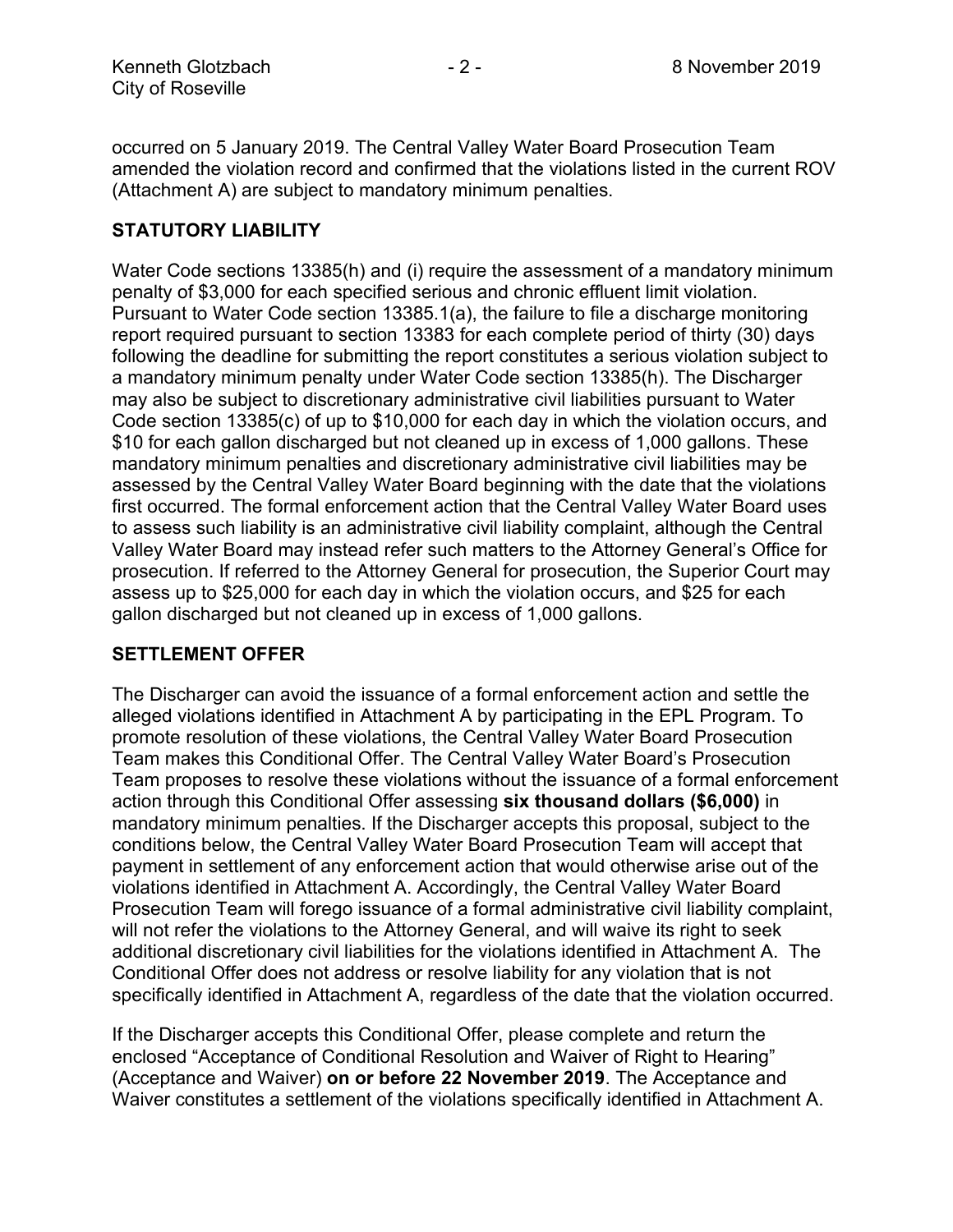#### **CONDITIONS FOR CENTRAL VALLEY WATER BOARD ACCEPTANCE OF RESOLUTION**

Federal regulations require the Central Valley Water Board to publish and allow the public thirty (30) days to comment on any settlement of an enforcement action addressing NPDES permit violations (40 C.F.R. section 123.27(d)(2)(iii)). Notice of this settlement will be published on the Central Valley Water Board's website at:

#### [This Settlement Notice](https://www.waterboards.ca.gov/centralvalley/board_decisions/tentative_orders/)

(https://www.waterboards.ca.gov/centralvalley/board\_decisions/tentative\_orders/)

If no comments are received within the 30-day comment period, and unless there are new material facts that become available to the Central Valley Water Board, the Executive Officer or his designee will execute the Acceptance and Waiver as a stipulated order assessing the uncontested mandatory minimum penalty amount pursuant to Water Code sections 13385.

However, if significant comments are received in opposition to the settlement, this Conditional Offer may be withdrawn. In that case, the Discharger's waiver pursuant to the Acceptance and Waiver will be void and the violations will be addressed in an administrative civil liability hearing. At the hearing, the Discharger will be free to make arguments to any of the alleged violations, and the Discharger's prior agreement to accept this Conditional Offer will be treated as a settlement communication and will not in any way be binding or used as evidence against the Discharger. The Discharger will be provided with further information on the administrative civil liability hearing process.

If the Discharger chooses to sign the Acceptance and Waiver, full payment of the assessed amount may be submitted with the waiver. However, full payment of the assessed amount shall be due no later than thirty (30) calendar days after the date the Acceptance and Waiver is executed by the Executive Officer. In accordance with California Water Code section 13385(n)(1) and California Water Code section 13385.1(c)(1), funds collected for violations of effluent limitations and reporting requirements pursuant to section 13385 and 13385.1 shall be deposited in the State Water Pollution Cleanup and Abatement Account. Accordingly, the \$6,000 liability shall be paid by cashiers or certified check made out to the "State Water Pollution Cleanup and Abatement Account". Failure to pay the full penalty within the required time period may subject the Discharger to further liability.

The Discharger shall indicate on the check the number of this EPL and send it to the State Water Resources Control Board, Accounting Office, Attn: EPL R5-2019-0537 Payment, PO Box 1888, Sacramento, California, 95812-1888. The waiver and a copy of the check must also be mailed to the Central Valley Water Board at 11020 Sun Center Drive #200, Rancho Cordova, CA, 95670 attention to Xuan Luo.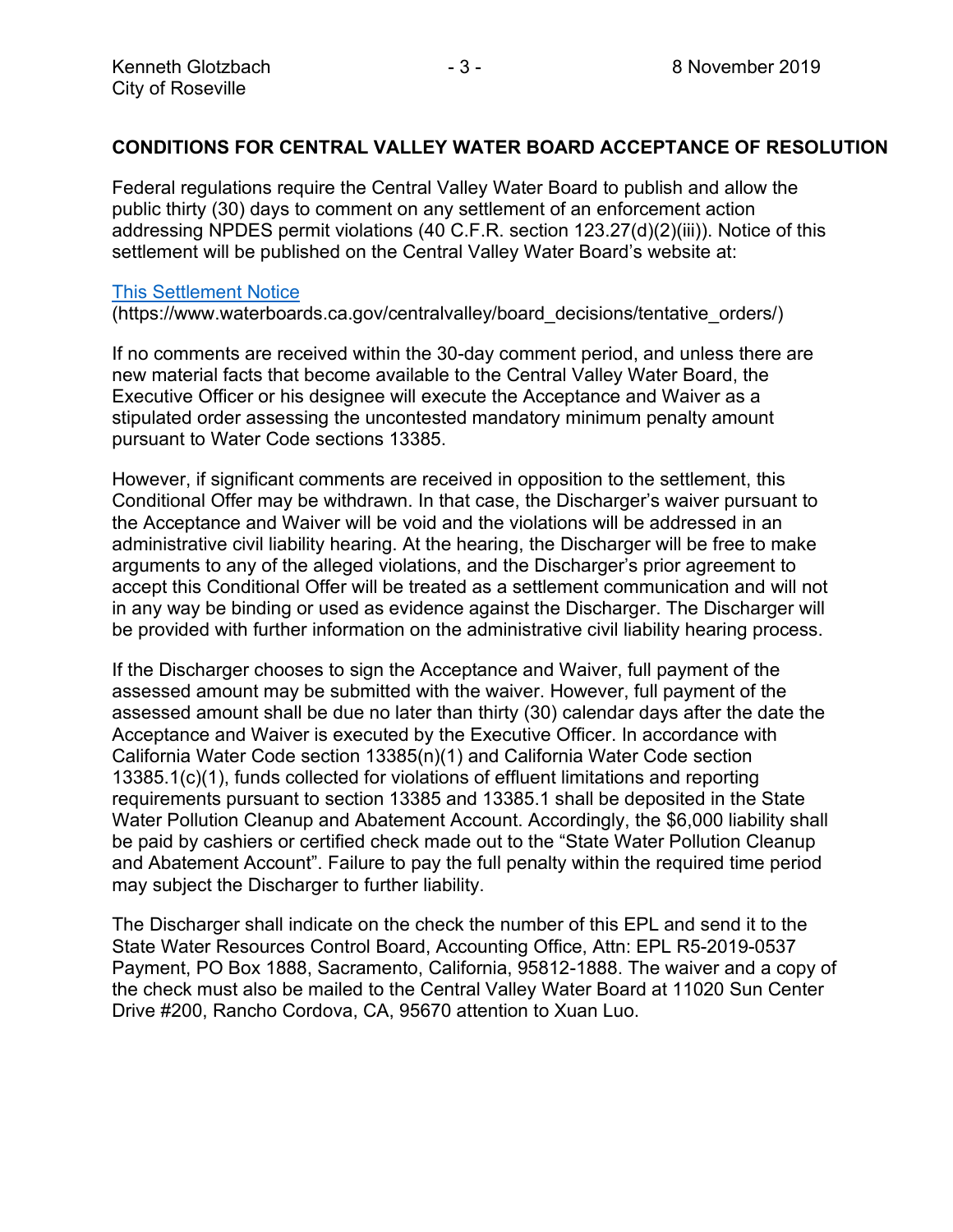If you have any questions or comments regarding this Settlement Offer, please contact Xuan Luo at (916) 464-4606 or [Xuan.Luo@waterboards.ca.gov.](mailto:Xuan.Luo@waterboards.ca.gov)

Original Signed By ANDREW ALTEVOGT Assistant Executive Officer

- Enclosures (2): Attachment A Record of Violations Acceptance of Conditional Resolution and Waiver of Right to Hearing
- cc w/o encl: Eric Magnan, USEPA, Region 9, San Francisco David Boyers, Office of Enforcement, SWRCB, Sacramento Patrick Pulupa, Central Valley Water Board Advisory Team, Rancho Cordova Jessica Jahr, Office of Chief Counsel, SWRCB, Sacramento Adam Laputz, Central Valley Water Board Advisory Raji Subramanian, Compliance Administrator Environmental Utilities, Roseville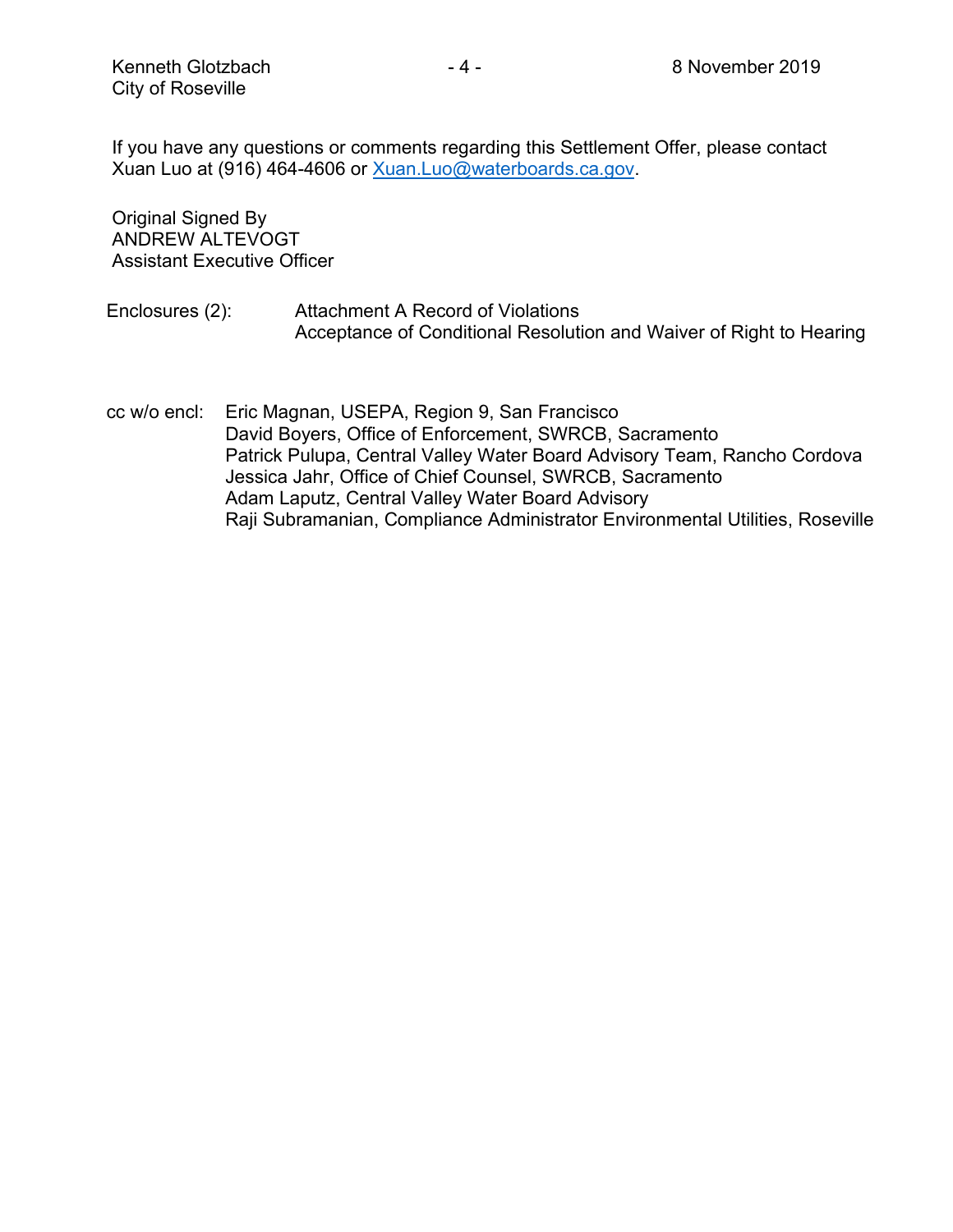#### **ATTACHMENT A TO SETTLEMENT OFFER NUMBER. R5-2019-0537 RECORD OF VIOLATIONS SUBJECT TO MANDATORY MINIMUM PENALTIES**

#### **CITY OF ROSEVILLE PLEASANT GROVE WASTEWATER TREATMETN PLANT**

#### RECORD OF VIOLATIONS (1 Jul 2018 – 31 July 2019) MANDATORY PENALTIES (Data reported under Monitoring and Reporting Program R5-2014-0051)

The following table lists the alleged violations subject to mandatory minimum penalties (MMPs), pursuant to Water Code section 13385(h) and (i).

Table A, item A: Supporting violation addressed in Expedited Payment Letter Program R5-2018-0526.

| <b>Item</b>    | <b>Date</b>  | <b>Parameter</b>                 | <b>Units</b> | Limit | <b>Measured</b> | <b>Period</b>    | <b>Violation</b><br><b>Type</b> | <b>MMP Type</b> | <b>CIWQS</b> |
|----------------|--------------|----------------------------------|--------------|-------|-----------------|------------------|---------------------------------|-----------------|--------------|
| A              | $3-Jan-18$   | <b>Total Coliform</b>            | MPN/100 mL   | 2.2   | 4.5             | 7-Day Median     | <b>OEV</b>                      | <b>CHRON</b>    | 1039308      |
|                | $9 - Jan-19$ | <b>Total Coliform</b>            | MPN/100 mL   | 2.2   | 4.5             | 7-Day Median     | <b>OEV</b>                      | <b>NCHRON</b>   | 1056292      |
| $\overline{2}$ | 10-Jan-19    | <b>Total Coliform</b>            | MPN/100 mL   | 2.2   | 4.5             | 7-Day Median     | <b>OEV</b>                      | <b>NCHRON</b>   | 1056291      |
| 3              | $5 - Jan-19$ | <b>Total Coliform</b>            | MPN/100 mL   | 2.2   | 3               | 7-Day Median     | <b>OEV</b>                      | <b>NCHRON</b>   | 1056295      |
| 4              | 11-Jan-19    | <b>Total Coliform</b>            | MPN/100 mL   | 2.2   | 4.5             | 7-Day Median     | <b>OEV</b>                      | <b>CHRON</b>    | 1056294      |
| 5              | 16-Jan-19    | <b>Total Coliform</b>            | MPN/100 mL   | 2.2   | 4.5             | 7-Day Median     | <b>OEV</b>                      | <b>CHRON</b>    | 1056293      |
| 6              | 29-Jul-19    | <b>Total Ammonia</b><br>as $(N)$ | mg/L         | 2.9   | 3.3             | Daily<br>Maximum | CAT <sub>2</sub>                | <b>NCHRON</b>   | 1062498      |

**Table A. Violations Subject to Mandatory Penalties**

## **EXPEDITED PAYMENT AMOUNT VIOLATIONS SUMMARY**

| <b>VIOLATIONS AS OF:</b>                    | 7/31/2019    |
|---------------------------------------------|--------------|
| <b>Group I Serious Violations:</b>          |              |
| <b>Group II Serious Violations:</b>         | $\mathbf{O}$ |
| Non-Serious Violations Not Subject to MMPs: | 4            |
| Non-serious Violations Subject to MMPs:     | 2            |
| <b>Total Violations Subject to MMPs:</b>    |              |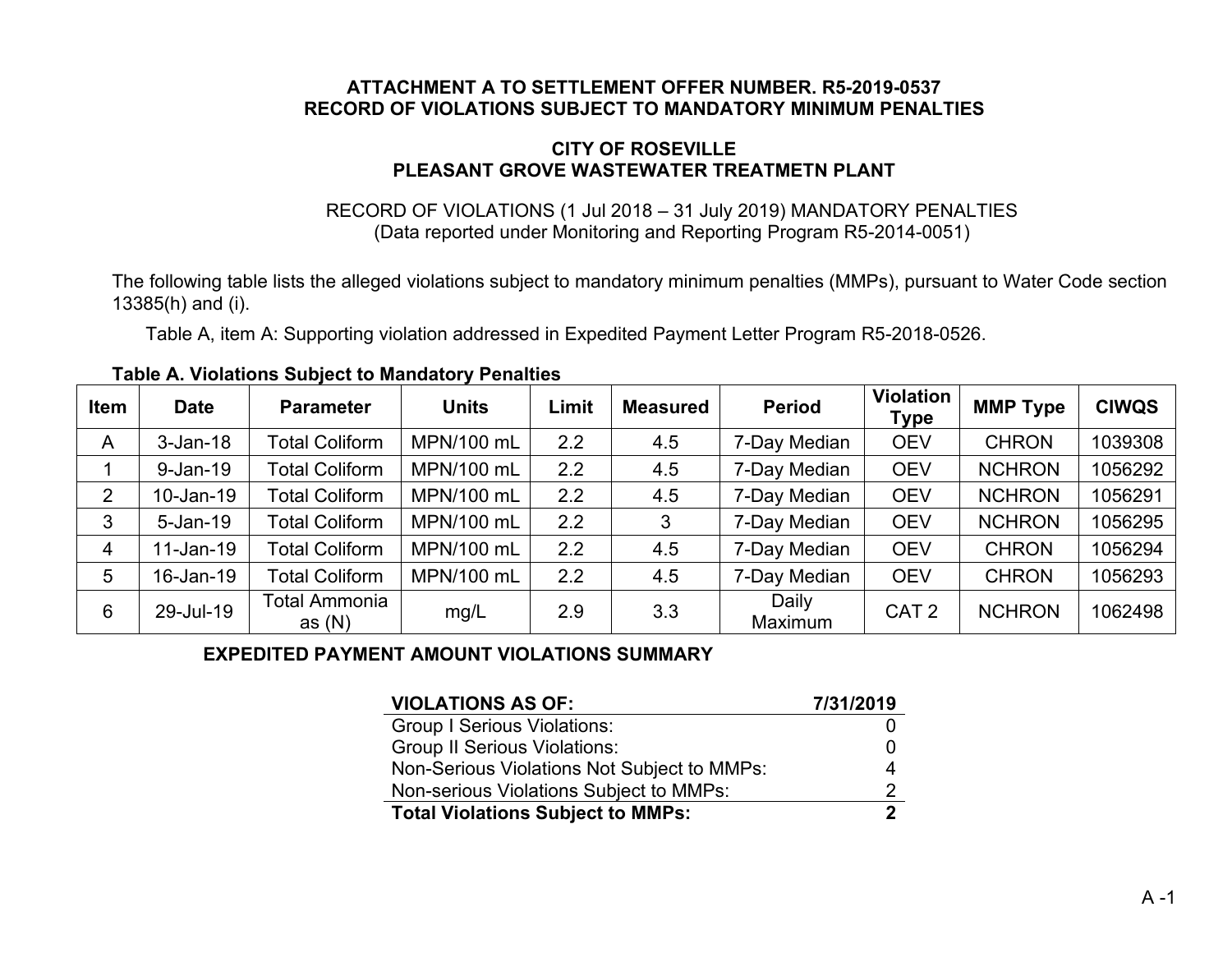#### Attachment A to Settlement Offer No. R5-2019-0533 Record of Violations Subject to Mandatory Minimum Penalties

### **Mandatory Minimum Penalty Amount for Effluent Limit Violation(s)**

| 0 Serious Violation(s)                                         | x \$3,000 per Violation | \$0<br>$=$  |
|----------------------------------------------------------------|-------------------------|-------------|
| 2 Non-Serious Violation subject to MMP x \$3,000 per Violation |                         | $=$ \$6,000 |

#### **Total Expedited Payment Amount = \$6,000**

#### **Table B. Definitions**

| <b>Abbreviation</b> | <b>Description</b>                                                                                                                                                                                                                                              |
|---------------------|-----------------------------------------------------------------------------------------------------------------------------------------------------------------------------------------------------------------------------------------------------------------|
| CAT <sub>1</sub>    | Violation of effluent limitation for Group I pollutant                                                                                                                                                                                                          |
| CAT <sub>2</sub>    | Violation of effluent limitation for Group II pollutant                                                                                                                                                                                                         |
| <b>CHRON</b>        | Chronic violation as defined by Water Code section 13385 (i). Any non-serious violation that falls within a<br>180-day period with three preceding violations. Thus, the fourth non-serious violation that occurs within a<br>180-day period is subject to MMPs |
| <b>CIWQS</b>        | California Integrated Water Quality System database<br>(https://www.waterboards.ca.gov/water_issues/programs/ciwqs/)                                                                                                                                            |
| <b>CTOX</b>         | Violation of chronic toxicity effluent limitation.                                                                                                                                                                                                              |
| <b>DREP</b>         | Deficient reporting violation. This will only result in MMPs if the report is so deficient as to make<br>determination of compliance impossible for the reporting period                                                                                        |
| <b>LREP</b>         | Late Reporting violation. Every 30-Days a report is late counts as one serious late reporting violation<br>subject to MMPs                                                                                                                                      |
| Measured            | Reported value for the monitoring period by the Discharger                                                                                                                                                                                                      |
| MMP Type            | Classification of the type of MMP violation                                                                                                                                                                                                                     |
| Occurrence<br>Date  | Date that a violation occurred. For averaging period limitation violations, such as weekly and monthly<br>averages, the last day of the reporting period is used such as last day of the week (Saturday) and last day<br>of the month, respectively             |
| <b>OEV</b>          | Violation of any constituent-specific effluent limitation not included in Group I or Group II                                                                                                                                                                   |
| <b>NCHRON</b>       | Non-serious violation falls within the first three violations in a 180-day period, thus, not subject to MMP                                                                                                                                                     |
| <b>SIG</b>          | Serious Violation:<br>For Group I pollutants that exceed the effluent limitation by 40 percent or more<br>For Group II pollutants that exceed the effluent limitation by 20 percent or more                                                                     |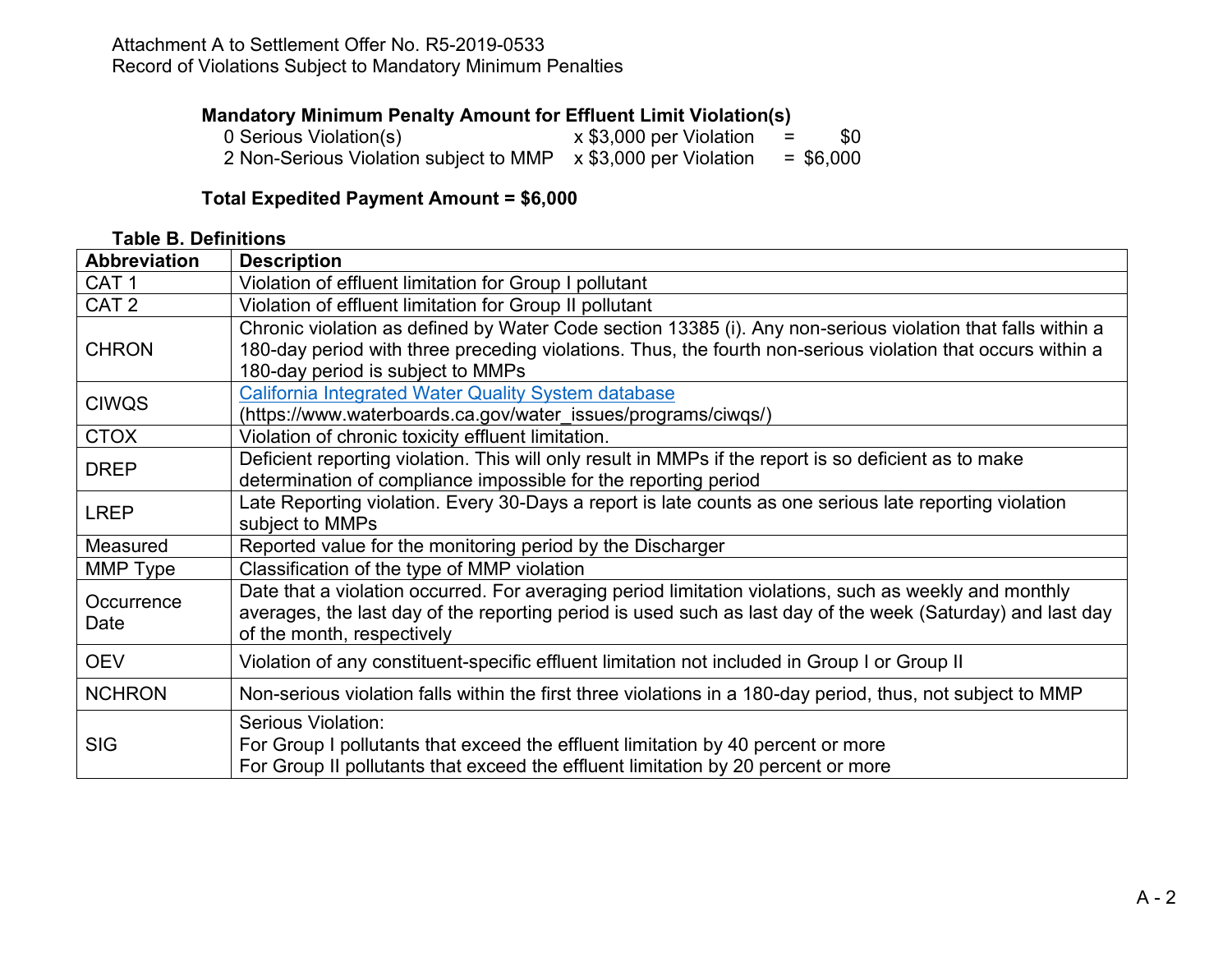#### **ACCEPTANCE OF CONDITIONAL RESOLUTION AND WAIVER OF RIGHT TO HEARING; (proposed) ORDER**

City of Roseville EPL No. R5-2019-0537

By signing below and returning this Acceptance of Conditional Resolution and Waiver of Right to Hearing (Acceptance and Waiver) to the Central Valley Regional Water Quality Control Board (Central Valley Water Board), the City Roseville (Discharger) hereby accepts the "Offer to Participate in Expedited Payment Letter Program" (Conditional Offer), incorporated herein by reference, and waives the right to a hearing before the Central Valley Water Board to dispute the allegations of violations described in the Record of Violations (ROV), which is included as Attachment A to the Conditional Offer.

The Discharger agrees that the Conditional Offer shall serve as a complaint pursuant to Article 2.5 of the California Water Code and that no separate complaint is required for the Central Valley Water Board to assert jurisdiction over the alleged violations through its Chief Prosecutor. The Discharger agrees to pay the penalties required by California Water Code section 13385(h) and/or (i), in the sum of **\$6,000** (Expedited Payment Amount), which shall be deemed payment in full of any civil liability pursuant to Water Code section 13385 that otherwise might be assessed for the violations described in the ROV. The Discharger understands that this Acceptance and Waiver waives its right to contest the allegations in the ROV and the amount of civil liability assessed for the violations.

The Discharger understands that this Acceptance and Waiver does not address or resolve liability for any violation that is not specifically identified in the ROV.

Upon execution by the Discharger, the completed Acceptance and Waiver shall be returned via email or U.S. mail to:

> Xuan Luo, Senior Water Resources Control Engineer NPDES Compliance and Enforcement 11020 Sun Center Drive, Suite 200 Rancho Cordova, CA 95670 Phone: (916) 464-4606 [xuan.luo@waterboards.ca.gov](mailto:xuan.luo@waterboards.ca.gov)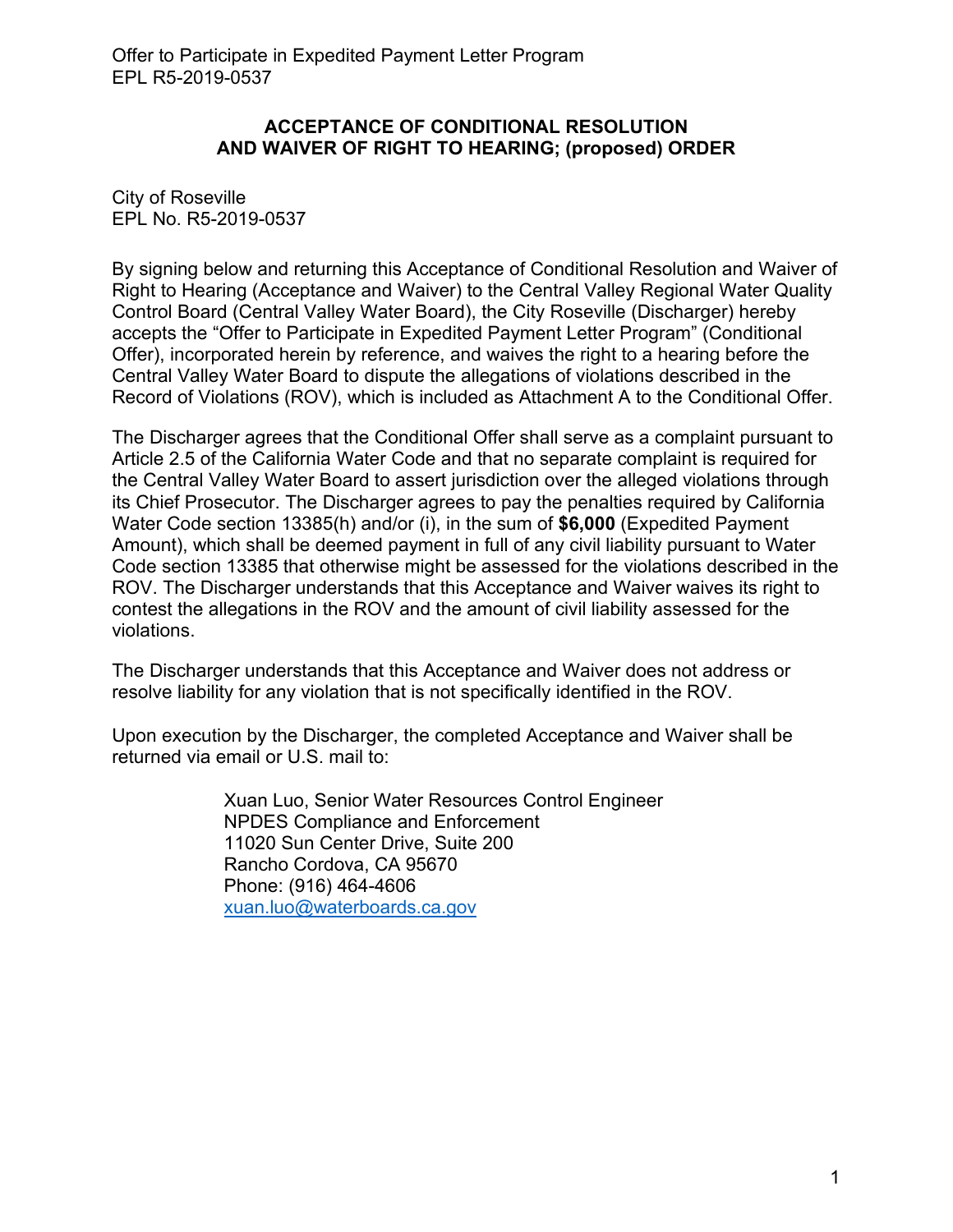Offer to Participate in Expedited Payment Letter Program EPL R5-2019-0537

The Discharger understands that federal regulations set forth at title 40, Code of Federal Regulations, section 123.27(d)(2)(iii) require the Central Valley Water Board to publish notice of and provide at least thirty (30) days for public comment on any proposed resolution of an enforcement action addressing NPDES permit violations. Accordingly, this Acceptance and Waiver, prior to execution by the Central Valley Water Board Executive Officer, will be published as required by law for public comment.

If no comments are received within the notice period that causes the Central Valley Water Board Executive Officer to question the Expedited Payment Amount, the Central Valley Water Board Executive Officer or his designee will execute this Acceptance and Waiver.

The Discharger understands that if significant comments are received in opposition to the Expedited Payment Amount, the offer on behalf of the Central Valley Water Board to resolve the violations set forth in the ROV may be withdrawn. In that circumstance, the Discharger will be advised of the withdrawal and an administrative civil liability complaint may be issued and the matter may be set for a hearing before the Central Valley Water Board. For such a liability hearing, the Discharger understands that this Acceptance and Waiver executed by the Discharger will be treated as a settlement communication and will not be used as evidence in that hearing.

The Discharger further understands that once the Acceptance and Waiver is executed by the Central Valley Water Board Executive Officer or his designee, the full payment required by the deadline set forth below is a condition of this Acceptance and Waiver. In accordance with California Water Code section 13385(n)(1) and California Water Code section 13385.1(c)(1), funds collected for violations of effluent limitations and reporting requirements pursuant to sections 13385 and 13385.1 shall be deposited in the State Water Pollution Cleanup and Abatement Account. Accordingly, the \$6,000 liability shall be paid by a cashiers or certified check made out to the "State Water Pollution Cleanup and Abatement Account". The Discharger may choose to submit the full payment with the Waiver. However, the payment must be submitted to the State Water Resources Control Board no later than thirty (30) calendar days after the date the Acceptance and Waiver is executed by the Central Valley Water Board Executive Officer or his designee.

Please mail the check to:

State Water Resources Control Board, Accounting Office Attn: EPL R5-2019-0537 Payment PO Box 1888 Sacramento, California, 95812-1888

The Discharger shall also provide a copy of the wavier form and check via email to the Central Valley Water Board ([Xuan.Luo@waterboards.ca.gov](mailto:Xuan.Luo@waterboards.ca.gov)).